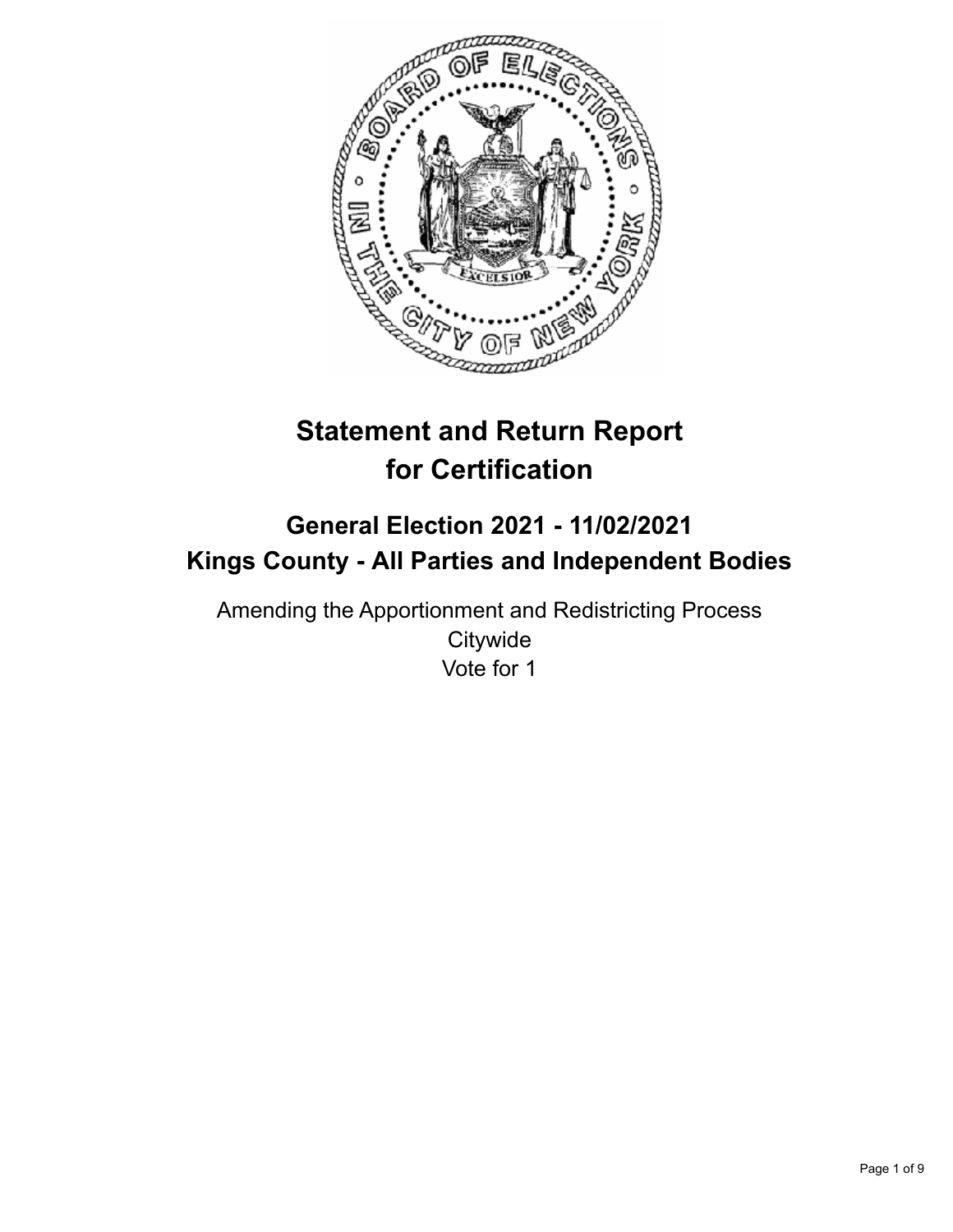

| <b>PUBLIC COUNTER</b>                                    | 17,610 |
|----------------------------------------------------------|--------|
| MANUALLY COUNTED EMERGENCY                               |        |
| ABSENTEE / MILITARY                                      | 1,105  |
| AFFIDAVIT                                                | 75     |
| <b>Total Ballots</b>                                     | 18,791 |
| Less - Inapplicable Federal/Special Presidential Ballots | 0      |
| <b>Total Applicable Ballots</b>                          | 18,791 |
| <b>YES</b>                                               | 5,514  |
| <b>NO</b>                                                | 7,281  |
| <b>Total Votes</b>                                       | 12,795 |
| Unrecorded                                               | 5.996  |

#### **Assembly District 42**

| <b>PUBLIC COUNTER</b>                                    | 15,941 |
|----------------------------------------------------------|--------|
| <b>MANUALLY COUNTED EMERGENCY</b>                        | 0      |
| ABSENTEE / MILITARY                                      | 953    |
| AFFIDAVIT                                                | 88     |
| <b>Total Ballots</b>                                     | 16,982 |
| Less - Inapplicable Federal/Special Presidential Ballots | 0      |
| <b>Total Applicable Ballots</b>                          | 16,982 |
| <b>YES</b>                                               | 7,626  |
| <b>NO</b>                                                | 3,787  |
| <b>Total Votes</b>                                       | 11,413 |
| Unrecorded                                               | 5,569  |

| <b>PUBLIC COUNTER</b>                                    | 18,497   |
|----------------------------------------------------------|----------|
| <b>MANUALLY COUNTED EMERGENCY</b>                        | $\Omega$ |
| ABSENTEE / MILITARY                                      | 1,043    |
| <b>AFFIDAVIT</b>                                         | 130      |
| <b>Total Ballots</b>                                     | 19,670   |
| Less - Inapplicable Federal/Special Presidential Ballots | 0        |
| <b>Total Applicable Ballots</b>                          | 19,670   |
| <b>YES</b>                                               | 10,281   |
| <b>NO</b>                                                | 4,032    |
| <b>Total Votes</b>                                       | 14,313   |
| Unrecorded                                               | 5.357    |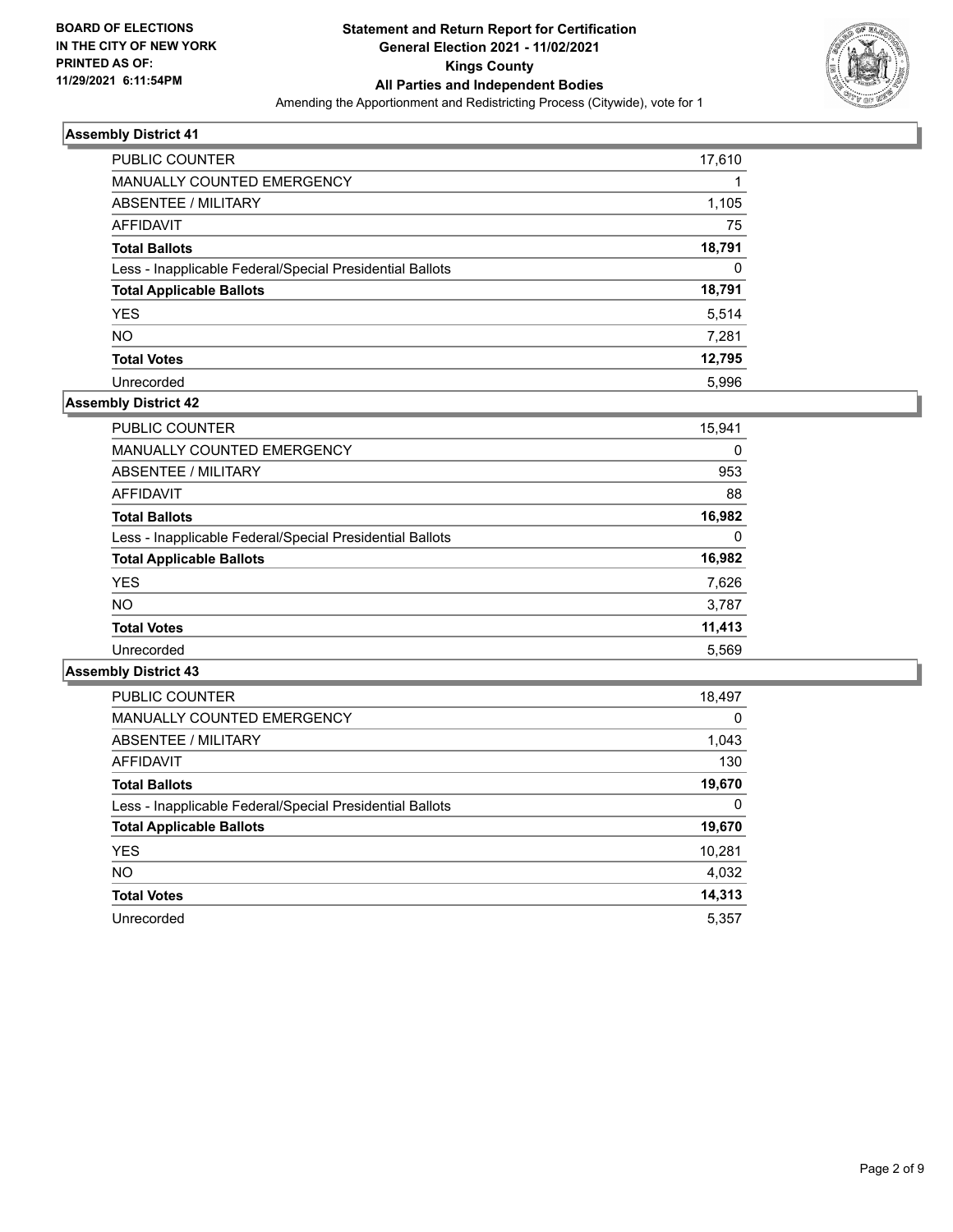

| <b>PUBLIC COUNTER</b>                                    | 21,427 |
|----------------------------------------------------------|--------|
| <b>MANUALLY COUNTED EMERGENCY</b>                        |        |
| ABSENTEE / MILITARY                                      | 1,126  |
| AFFIDAVIT                                                | 202    |
| <b>Total Ballots</b>                                     | 22,756 |
| Less - Inapplicable Federal/Special Presidential Ballots | 0      |
| <b>Total Applicable Ballots</b>                          | 22,756 |
| <b>YES</b>                                               | 12,652 |
| <b>NO</b>                                                | 5,076  |
| <b>Total Votes</b>                                       | 17,728 |
| Unrecorded                                               | 5,028  |

#### **Assembly District 45**

| 12,692 |
|--------|
| 0      |
| 787    |
| 79     |
| 13,558 |
| 0      |
| 13,558 |
| 2,689  |
| 6,024  |
| 8,713  |
| 4.845  |
|        |

| <b>PUBLIC COUNTER</b>                                    | 19,198   |
|----------------------------------------------------------|----------|
| <b>MANUALLY COUNTED EMERGENCY</b>                        | $\Omega$ |
| ABSENTEE / MILITARY                                      | 1,186    |
| <b>AFFIDAVIT</b>                                         | 132      |
| <b>Total Ballots</b>                                     | 20,516   |
| Less - Inapplicable Federal/Special Presidential Ballots | 0        |
| <b>Total Applicable Ballots</b>                          | 20,516   |
| <b>YES</b>                                               | 6,396    |
| <b>NO</b>                                                | 7,679    |
| <b>Total Votes</b>                                       | 14,075   |
| Unrecorded                                               | 6.441    |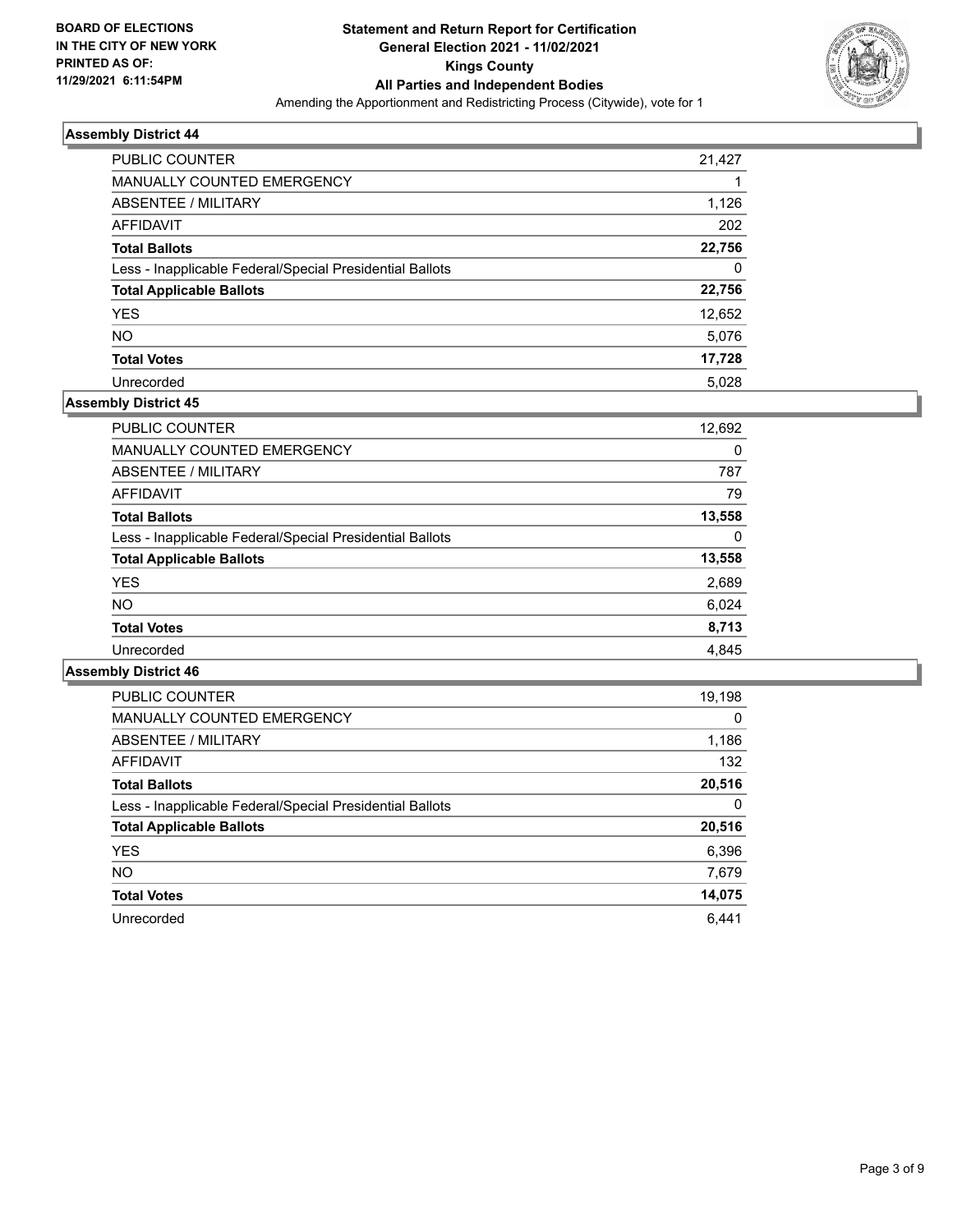

| <b>PUBLIC COUNTER</b>                                    | 10,459   |
|----------------------------------------------------------|----------|
| <b>MANUALLY COUNTED EMERGENCY</b>                        | 0        |
| ABSENTEE / MILITARY                                      | 712      |
| AFFIDAVIT                                                | 58       |
| <b>Total Ballots</b>                                     | 11,229   |
| Less - Inapplicable Federal/Special Presidential Ballots | $\Omega$ |
| <b>Total Applicable Ballots</b>                          | 11,229   |
| <b>YES</b>                                               | 3,148    |
| <b>NO</b>                                                | 4,054    |
| <b>Total Votes</b>                                       | 7,202    |
| Unrecorded                                               | 4.027    |

## **Assembly District 48**

| <b>PUBLIC COUNTER</b>                                    | 11,155 |
|----------------------------------------------------------|--------|
| MANUALLY COUNTED EMERGENCY                               |        |
| ABSENTEE / MILITARY                                      | 474    |
| AFFIDAVIT                                                | 52     |
| <b>Total Ballots</b>                                     | 11,682 |
| Less - Inapplicable Federal/Special Presidential Ballots | 0      |
| <b>Total Applicable Ballots</b>                          | 11,682 |
| <b>YES</b>                                               | 1,472  |
| <b>NO</b>                                                | 7,336  |
| <b>Total Votes</b>                                       | 8,808  |
| Unrecorded                                               | 2,874  |

| <b>PUBLIC COUNTER</b>                                    | 8,565 |
|----------------------------------------------------------|-------|
| <b>MANUALLY COUNTED EMERGENCY</b>                        | 2     |
| ABSENTEE / MILITARY                                      | 592   |
| <b>AFFIDAVIT</b>                                         | 60    |
| <b>Total Ballots</b>                                     | 9,219 |
| Less - Inapplicable Federal/Special Presidential Ballots | 0     |
| <b>Total Applicable Ballots</b>                          | 9,219 |
| <b>YES</b>                                               | 2,689 |
| <b>NO</b>                                                | 3,476 |
| <b>Total Votes</b>                                       | 6,165 |
| Unrecorded                                               | 3.054 |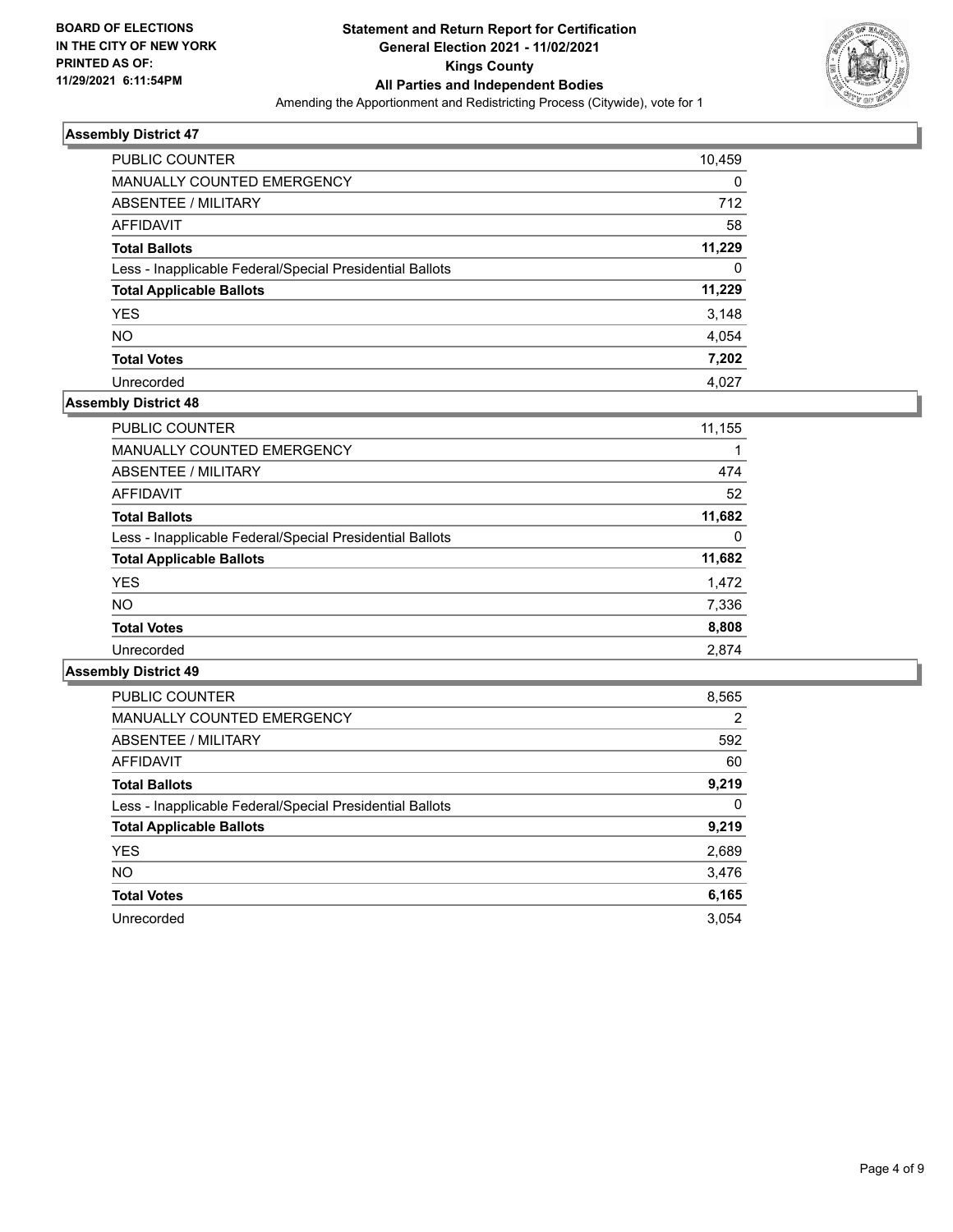

| <b>PUBLIC COUNTER</b>                                    | 14,567 |
|----------------------------------------------------------|--------|
| MANUALLY COUNTED EMERGENCY                               | 0      |
| ABSENTEE / MILITARY                                      | 738    |
| AFFIDAVIT                                                | 157    |
| <b>Total Ballots</b>                                     | 15,462 |
| Less - Inapplicable Federal/Special Presidential Ballots | 0      |
| <b>Total Applicable Ballots</b>                          | 15,462 |
| <b>YES</b>                                               | 8,403  |
| <b>NO</b>                                                | 3,256  |
| <b>Total Votes</b>                                       | 11,659 |
| Unrecorded                                               | 3.803  |

## **Assembly District 51**

| <b>PUBLIC COUNTER</b>                                    | 11,706 |
|----------------------------------------------------------|--------|
| <b>MANUALLY COUNTED EMERGENCY</b>                        | 0      |
| ABSENTEE / MILITARY                                      | 532    |
| AFFIDAVIT                                                | 97     |
| <b>Total Ballots</b>                                     | 12,335 |
| Less - Inapplicable Federal/Special Presidential Ballots | 0      |
| <b>Total Applicable Ballots</b>                          | 12,335 |
| <b>YES</b>                                               | 6,036  |
| NO.                                                      | 2,450  |
| <b>Total Votes</b>                                       | 8,486  |
| Unrecorded                                               | 3.849  |

| <b>PUBLIC COUNTER</b>                                    | 31,316 |
|----------------------------------------------------------|--------|
| <b>MANUALLY COUNTED EMERGENCY</b>                        |        |
| ABSENTEE / MILITARY                                      | 2,163  |
| <b>AFFIDAVIT</b>                                         | 343    |
| <b>Total Ballots</b>                                     | 33,823 |
| Less - Inapplicable Federal/Special Presidential Ballots | 0      |
| <b>Total Applicable Ballots</b>                          | 33,823 |
| <b>YES</b>                                               | 22,924 |
| <b>NO</b>                                                | 4,994  |
| <b>Total Votes</b>                                       | 27,918 |
| Unrecorded                                               | 5.905  |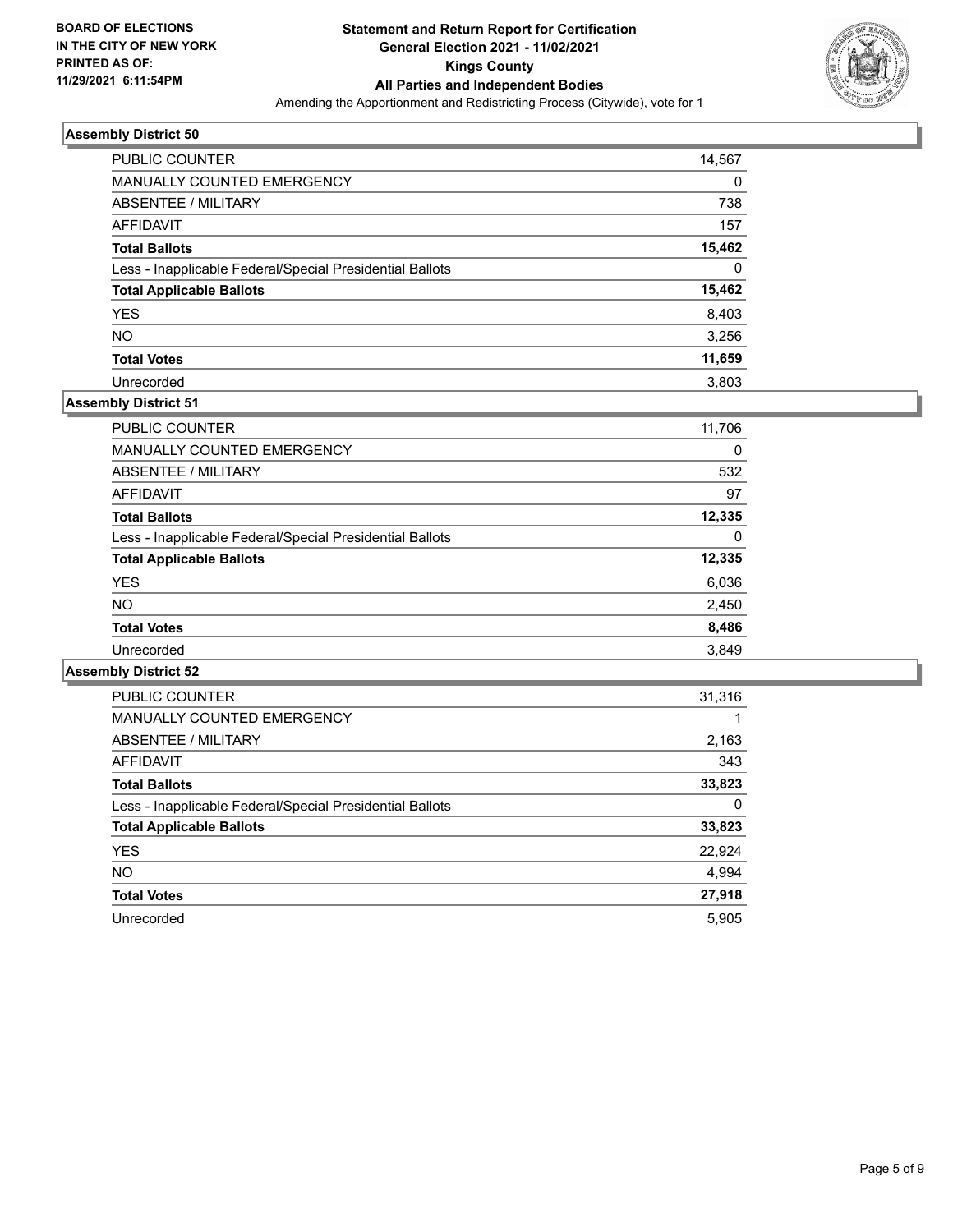

| <b>PUBLIC COUNTER</b>                                    | 12,239 |
|----------------------------------------------------------|--------|
| MANUALLY COUNTED EMERGENCY                               |        |
| ABSENTEE / MILITARY                                      | 436    |
| AFFIDAVIT                                                | 127    |
| <b>Total Ballots</b>                                     | 12,803 |
| Less - Inapplicable Federal/Special Presidential Ballots | 0      |
| <b>Total Applicable Ballots</b>                          | 12,803 |
| <b>YES</b>                                               | 6,769  |
| <b>NO</b>                                                | 1,959  |
| <b>Total Votes</b>                                       | 8,728  |
| Unrecorded                                               | 4.075  |

## **Assembly District 54**

| 9,171 |
|-------|
| 0     |
| 367   |
| 76    |
| 9,614 |
| 0     |
| 9,614 |
| 4,436 |
| 1,621 |
| 6,057 |
| 3,557 |
|       |

| <b>PUBLIC COUNTER</b>                                    | 12,441   |
|----------------------------------------------------------|----------|
| MANUALLY COUNTED EMERGENCY                               | $\Omega$ |
| ABSENTEE / MILITARY                                      | 541      |
| AFFIDAVIT                                                | 56       |
| <b>Total Ballots</b>                                     | 13,038   |
| Less - Inapplicable Federal/Special Presidential Ballots | 0        |
| <b>Total Applicable Ballots</b>                          | 13,038   |
| <b>YES</b>                                               | 6,184    |
| NO.                                                      | 2,263    |
| <b>Total Votes</b>                                       | 8,447    |
| Unrecorded                                               | 4.591    |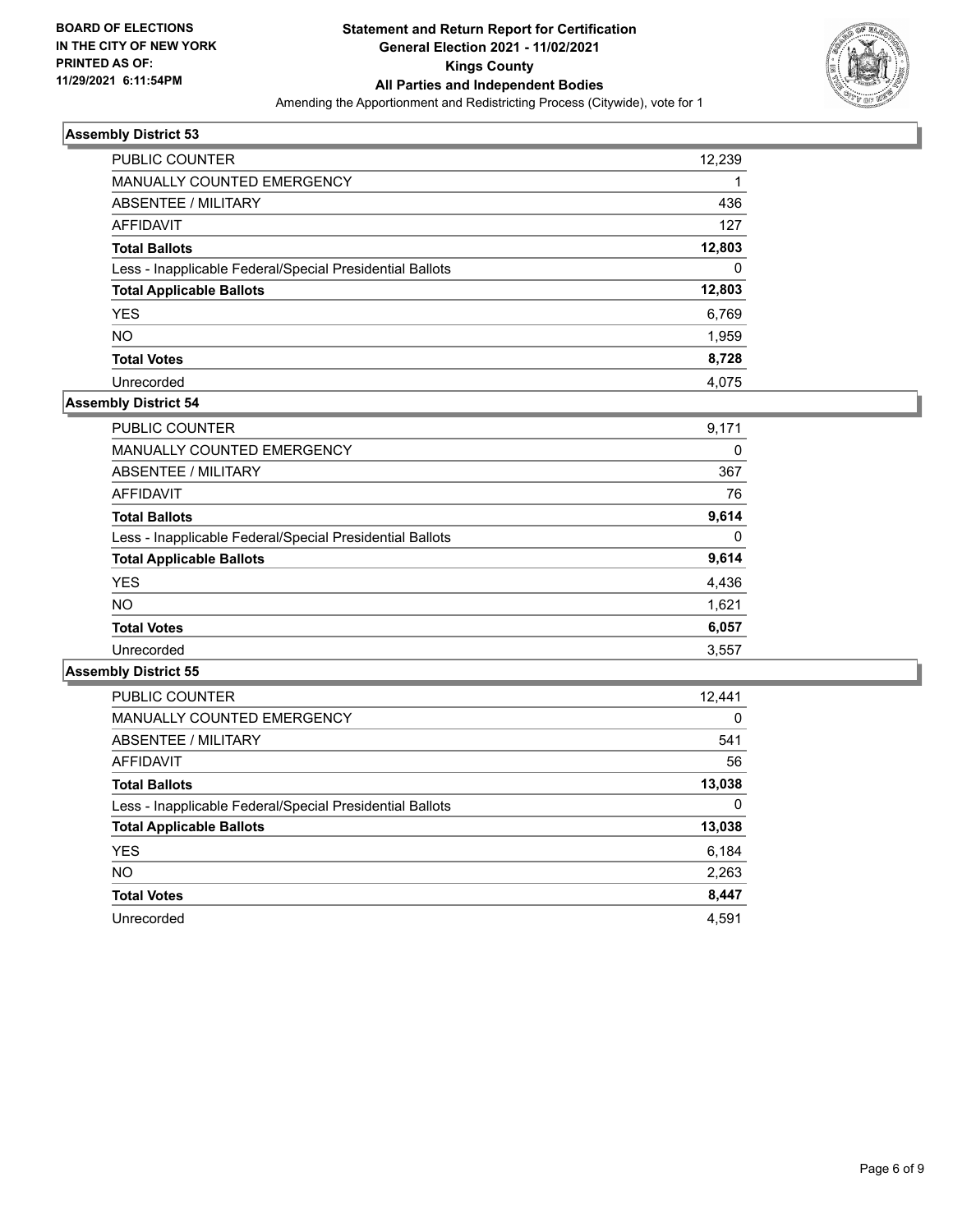

| <b>PUBLIC COUNTER</b>                                    | 17,140   |
|----------------------------------------------------------|----------|
| <b>MANUALLY COUNTED EMERGENCY</b>                        |          |
| ABSENTEE / MILITARY                                      | 761      |
| AFFIDAVIT                                                | 162      |
| <b>Total Ballots</b>                                     | 18,064   |
| Less - Inapplicable Federal/Special Presidential Ballots | $\Omega$ |
| <b>Total Applicable Ballots</b>                          | 18,064   |
| <b>YES</b>                                               | 10,416   |
| <b>NO</b>                                                | 2.814    |
| <b>Total Votes</b>                                       | 13,230   |
| Unrecorded                                               | 4.834    |

## **Assembly District 57**

| <b>PUBLIC COUNTER</b>                                    | 26,178 |
|----------------------------------------------------------|--------|
| <b>MANUALLY COUNTED EMERGENCY</b>                        | 0      |
| ABSENTEE / MILITARY                                      | 1,374  |
| AFFIDAVIT                                                | 251    |
| <b>Total Ballots</b>                                     | 27,803 |
| Less - Inapplicable Federal/Special Presidential Ballots | 0      |
| <b>Total Applicable Ballots</b>                          | 27,803 |
| <b>YES</b>                                               | 17,831 |
| <b>NO</b>                                                | 3,754  |
| <b>Total Votes</b>                                       | 21,585 |
| Unrecorded                                               | 6.218  |

| <b>PUBLIC COUNTER</b>                                    | 16,282   |
|----------------------------------------------------------|----------|
| <b>MANUALLY COUNTED EMERGENCY</b>                        | $\Omega$ |
| ABSENTEE / MILITARY                                      | 786      |
| <b>AFFIDAVIT</b>                                         | 41       |
| <b>Total Ballots</b>                                     | 17,109   |
| Less - Inapplicable Federal/Special Presidential Ballots | 0        |
| <b>Total Applicable Ballots</b>                          | 17,109   |
| <b>YES</b>                                               | 8,162    |
| <b>NO</b>                                                | 3,036    |
| <b>Total Votes</b>                                       | 11,198   |
| Unrecorded                                               | 5.911    |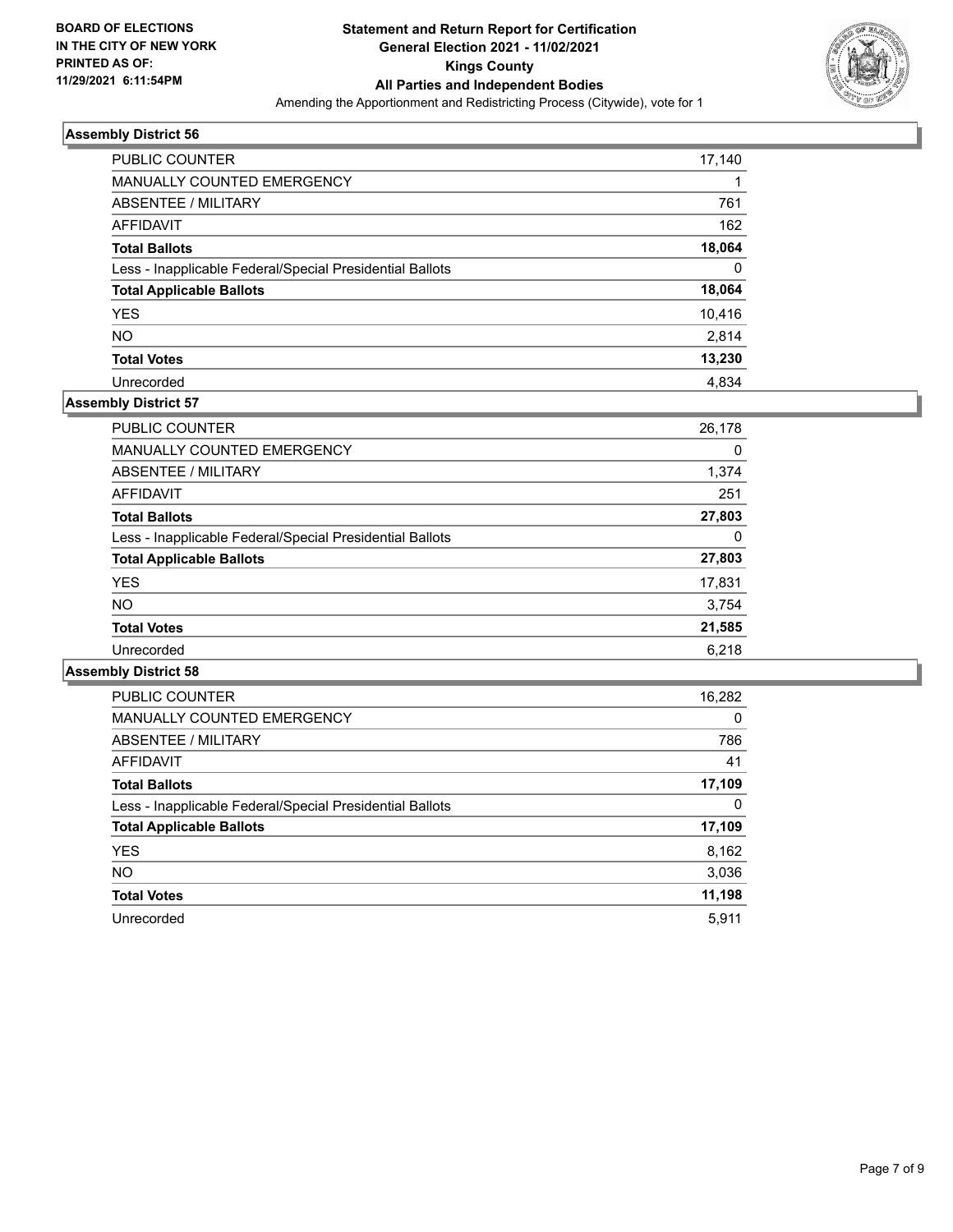

| <b>PUBLIC COUNTER</b>                                    | 19,797   |
|----------------------------------------------------------|----------|
| MANUALLY COUNTED EMERGENCY                               | 0        |
| ABSENTEE / MILITARY                                      | 873      |
| AFFIDAVIT                                                | 85       |
| <b>Total Ballots</b>                                     | 20,755   |
| Less - Inapplicable Federal/Special Presidential Ballots | $\Omega$ |
| <b>Total Applicable Ballots</b>                          | 20,755   |
| <b>YES</b>                                               | 7,193    |
| <b>NO</b>                                                | 6,998    |
| <b>Total Votes</b>                                       | 14,191   |
| Unrecorded                                               | 6.564    |

## **Assembly District 60**

| <b>PUBLIC COUNTER</b>                                    | 14,318 |
|----------------------------------------------------------|--------|
| <b>MANUALLY COUNTED EMERGENCY</b>                        | 0      |
| ABSENTEE / MILITARY                                      | 639    |
| AFFIDAVIT                                                | 75     |
| <b>Total Ballots</b>                                     | 15,032 |
| Less - Inapplicable Federal/Special Presidential Ballots | 0      |
| <b>Total Applicable Ballots</b>                          | 15,032 |
| <b>YES</b>                                               | 6,412  |
| <b>NO</b>                                                | 2,637  |
| <b>Total Votes</b>                                       | 9,049  |
| Unrecorded                                               | 5.983  |
|                                                          |        |

| <b>PUBLIC COUNTER</b>                                    | 5,542 |
|----------------------------------------------------------|-------|
| <b>MANUALLY COUNTED EMERGENCY</b>                        |       |
| ABSENTEE / MILITARY                                      | 382   |
| <b>AFFIDAVIT</b>                                         | 37    |
| <b>Total Ballots</b>                                     | 5,962 |
| Less - Inapplicable Federal/Special Presidential Ballots | 0     |
| <b>Total Applicable Ballots</b>                          | 5,962 |
| <b>YES</b>                                               | 2,652 |
| NO.                                                      | 2,174 |
| <b>Total Votes</b>                                       | 4,826 |
| Unrecorded                                               | 1.136 |